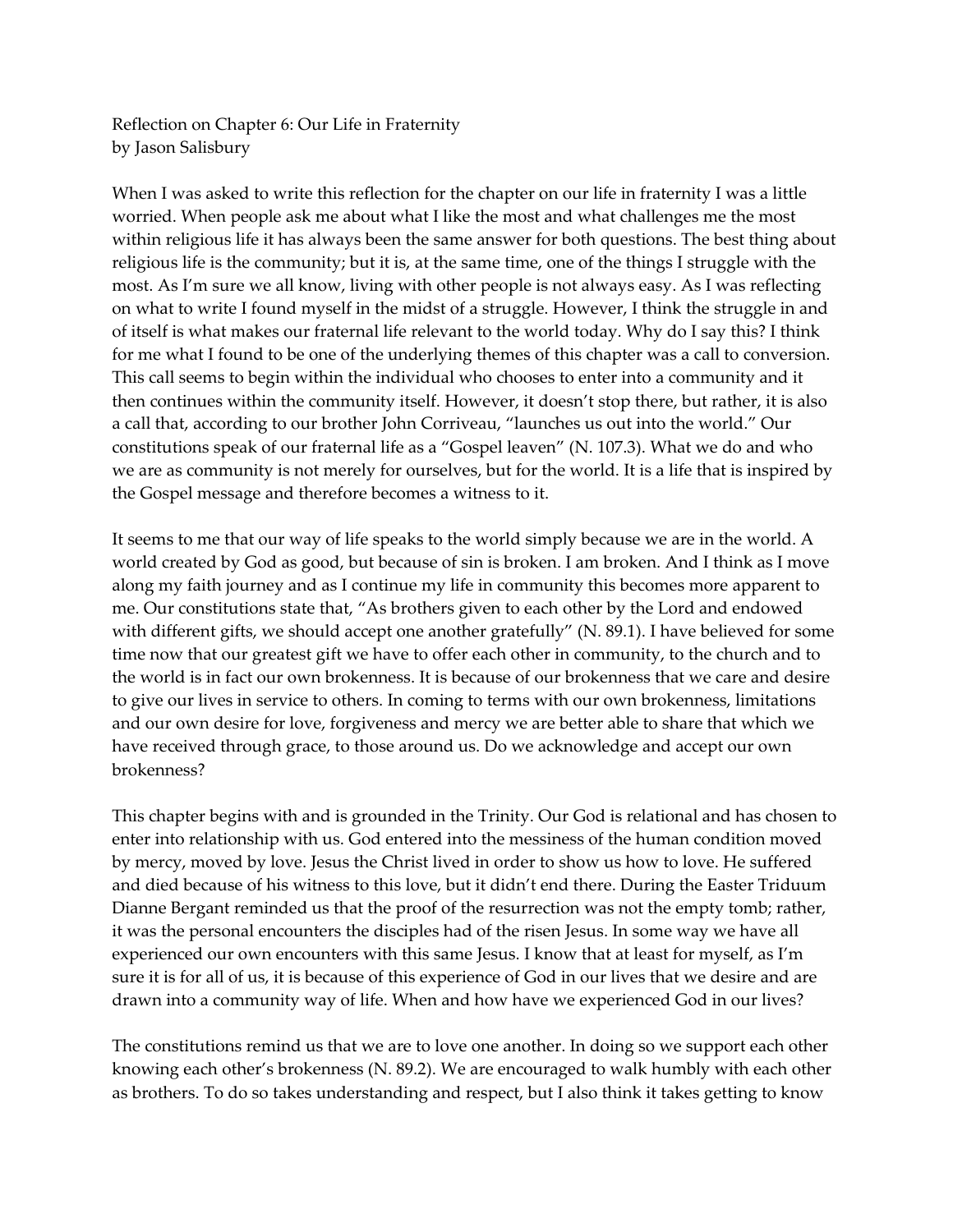one another. Respect and understanding and a willingness to support and love our brothers, from my experience, comes only from knowing my brothers (N. 89.3).

One of the best examples I have of this is from the inter-provincial postulancy program where we spent two months getting to know one another prior to spending the year together in novitiate. We took turns sharing our vocation stories. The sharing was at a level of depth and vulnerability that I haven't really experienced anywhere else. I found that despite our many differences, when we took the time to share our lives with our classmates we found that we really weren't that different after all. We may not have always agreed. We may have had different ideas of how to do things. We may have had different ideas of church and theology. We would get into arguments and we would annoy the hell out of each other. Yet, despite all of that we had a great love and respect for each other and were able to support one another in our common journey (N. 94.4).

It was because of this experience, and others like it, that John Corriveau's talk during the constitutions workshop spoke to me. In talking about the pluriformity of relationships he made the point that pluriformity is not individualism. According to my own notes he gave four points. First, despite the differences, "there is always a common basis." Second, "each of us has a unique way of emptying ourselves in order to give of our selves." Third, "True pluriformity is the remedy for individualism." And finally, "Being drawn into the Trinity we automatically become brothers to one another." This is something I have reflected on quite a bit since the workshops because I think one of the biggest challenges, not just for religious life but for the church and world in general, is a growing sense of individualism. From my own perception this is what was at the heart of our fraternal discussions on how we pray as a province. There is a thought that in order to pray together we must all pray the same. For me, the individualism does not come by way of the different forms of praying. Rather, I think it comes in the attitude that "I have nothing to learn from my brothers and how they pray." This can be applied to a multitude of situations that come with living in community. The difference between pluralism and individualism is not in the difference, but rather, in the attitude "I don't need anyone else," or "I have nothing to learn from you." There is a very fine line between the two. In his address to the European Parliament Pope Francis stated, "Unity does not mean uniformity of political, economic, and cultural life, or ways of thinking. Indeed, all authentic unity draws from the rich diversities which make it up." We all have differing opinions on these matters and, as the province becomes more culturally diverse, are we open to learning new and different ways of doing things?

As a community of brothers journeying together towards our common goal we come from many different backgrounds and walks of life. We each bring something different and new with us into the community. Unity in our fraternal way of life comes not from dismissing or doing away with the differences, but rather from drawing from those differences and learning from one another.